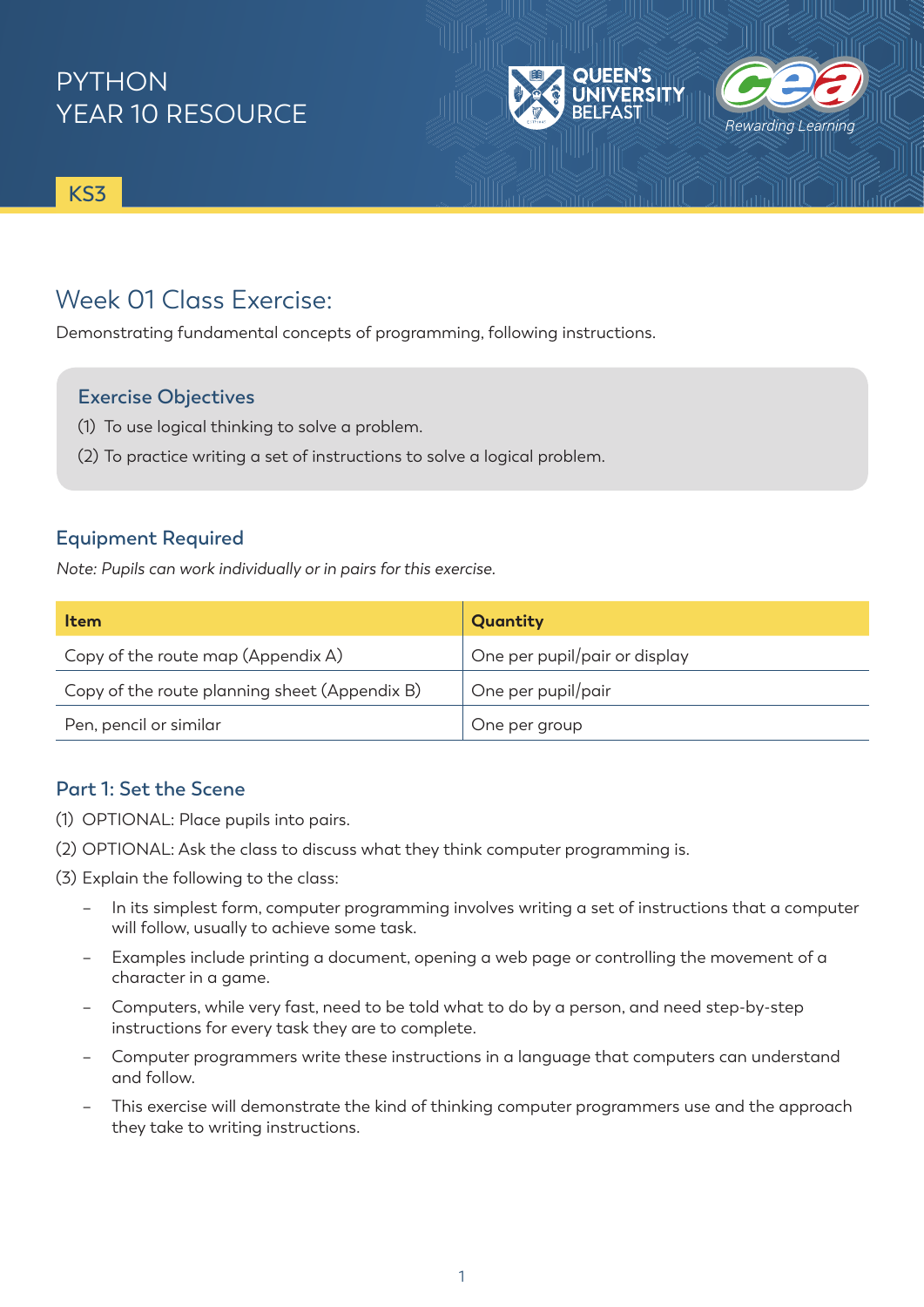### **PYTHON** YEAR 10 RESOURCE

**KS3**

#### **Part 2: Bus Route Exercise**

(1) Hand out or display the Bus Route Map and Bus Route Planning Sheet, then ask pupils to complete the exercise individually or in pairs.

Rewarding Learning

- (2) When they are finished, ask pupils to swap Route Planning Sheets and check each other's work.
- (3) Explain that each row in the table represents one of many instructions that the bus needs to follow in order to solve the problem of a passenger visiting each stop on the route only once. Likewise, in programming terms, each row in the table represents one instruction a computer program would execute to solve a similar problem.
- (4) Show the sample solution (Appendix C) to the class and see if any pupils got a different correct answer. Explain that most programming problems tend to have more than one correct answer.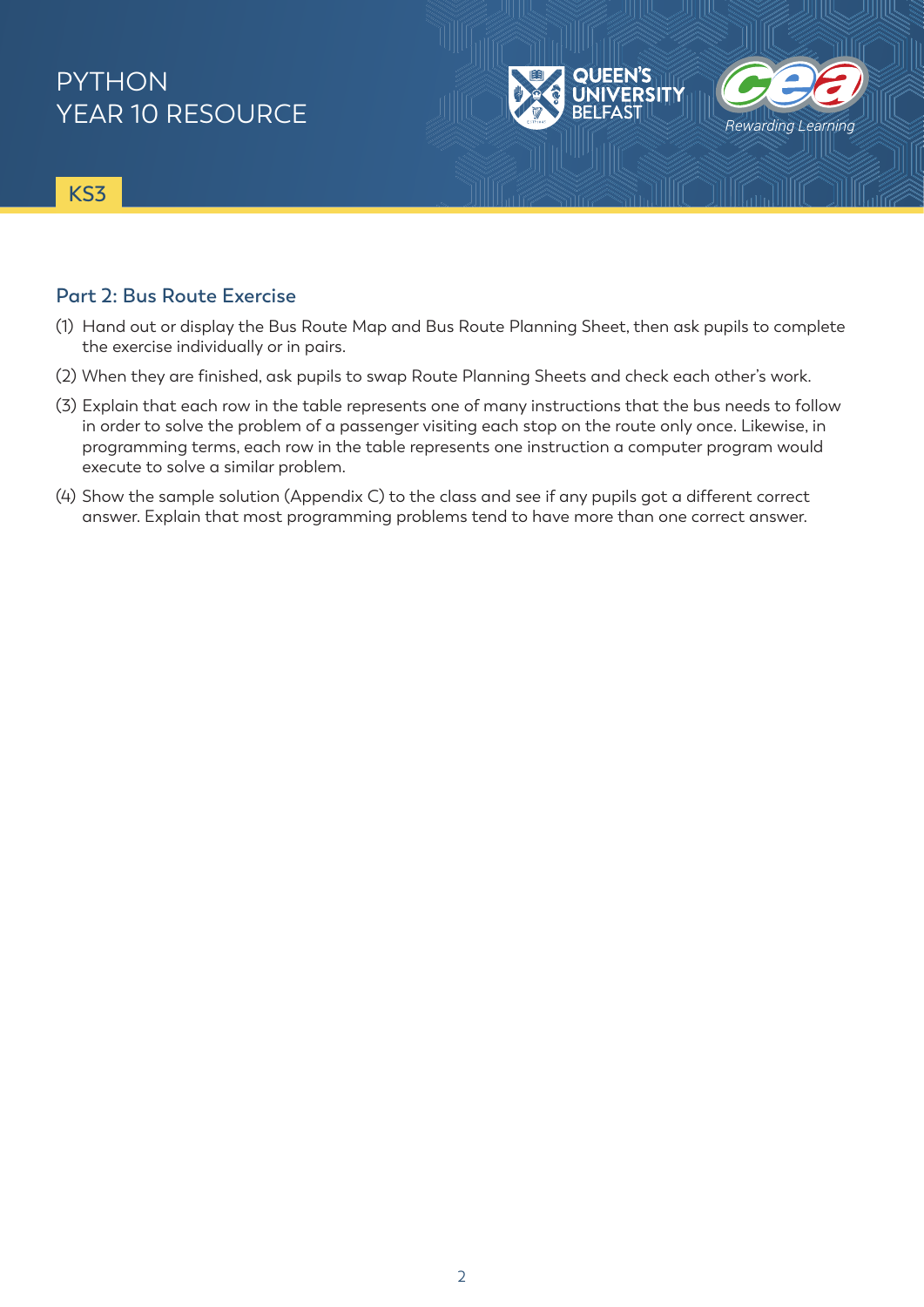### PYTHON YEAR 10 RESOURCE



**KS3**

## Appendix A: Bus Route Map

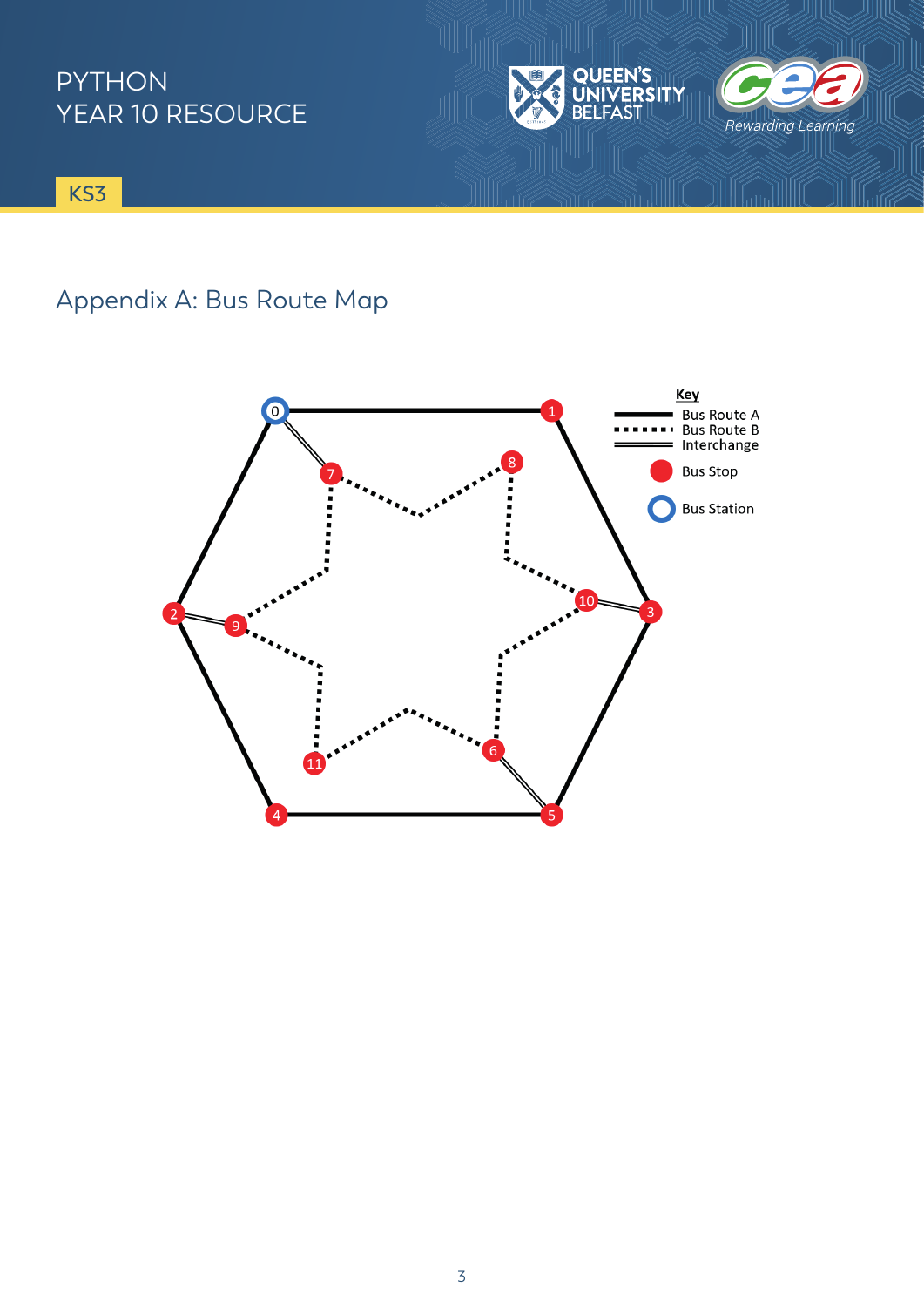### PYTHON YEAR 10 RESOURCE



**EEN'S** 

**ERSITY** 

Rewarding Learning

**KS3**

#### Appendix B: Route Planning Sheet

Starting at the bus station, plan a route so that a person can visit every stop just ONCE and end back at the bus station. Passengers can transfer between bus routes by using the interchanges marked on the map.

| <b>Step</b>    | Instruction         | Place                  |
|----------------|---------------------|------------------------|
| $\mathbf{1}$   | <b>Start At The</b> | <b>BUS STATION (0)</b> |
| $\overline{2}$ | Then Go To          |                        |
| 3              | Next Go To          |                        |
| $\overline{4}$ | Next Go To          |                        |
| 5              | Next Go To          |                        |
| 6              | Next Go To          |                        |
| $\overline{7}$ | Next Go To          |                        |
| 8              | Next Go To          |                        |
| 9              | Next Go To          |                        |
| 10             | Next Go To          |                        |
| 11             | Next Go To          |                        |
| 12             | Next Go To          |                        |
| 13             | Finally, Go To The  | <b>BUS STATION (0)</b> |